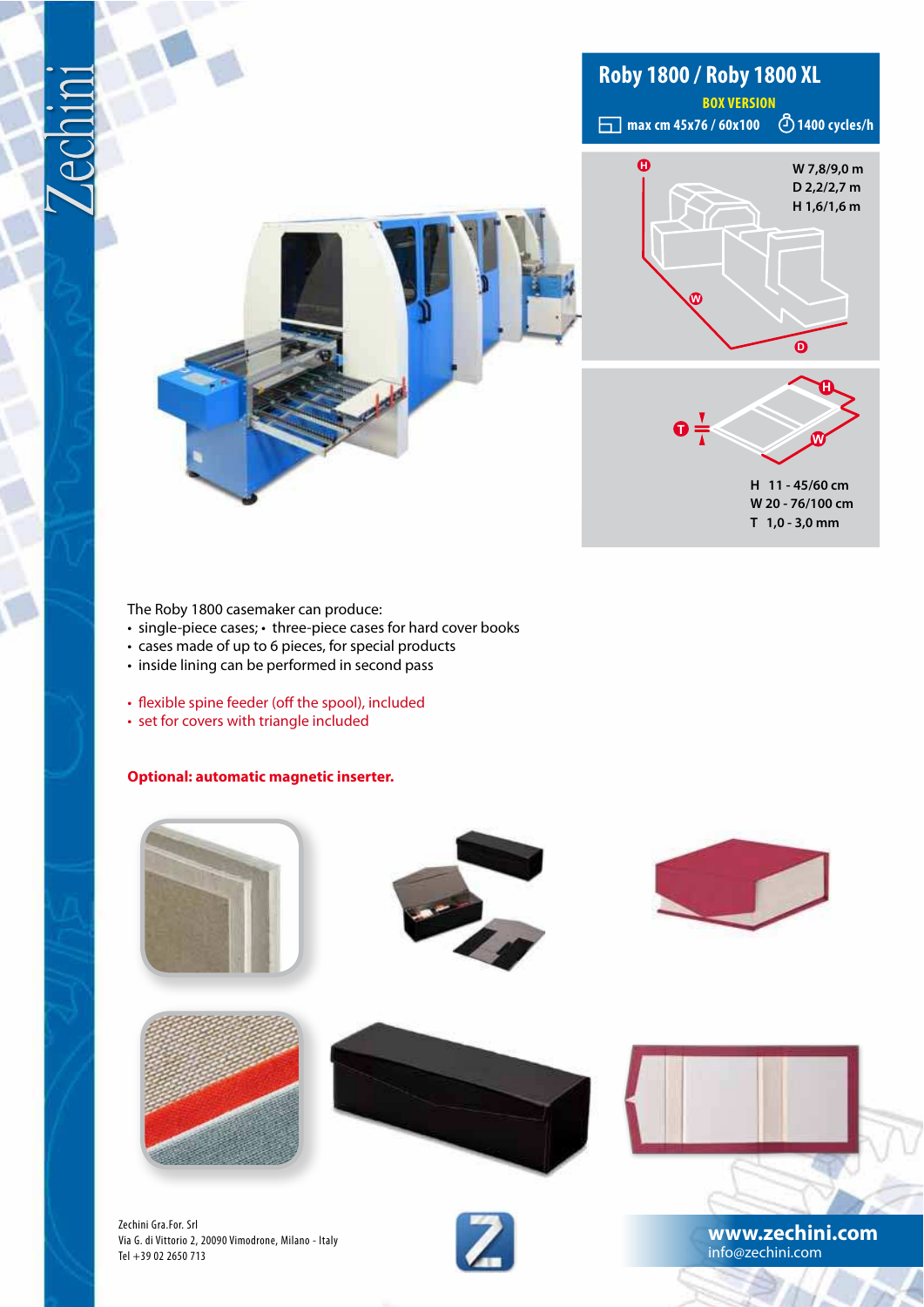The Roby 1800 is composed of:

#### **Sheet feeder**

High pile automatic feeder Rear material grip Double feed control Max size: cm 48 x 80 / 63 x 103 Min size: cm 11 x 20 / 11 x 20 Min material weight: gr/m<sup>2</sup>115

#### **Gluing unit**

Sheets are glued from the top with hot animal glue Circulating glue pump Premelter Ouick and easy cleaning

#### **Transport system**

A suction belt ensures safe transport of sheets to the mounting station and accurate alignment.

#### **Board feeder**

Max board size: cm 45 x 76 / 600x 100 Min board size: cm 11 x 20 / 11 x 20 Max cardboard thickness: mm 3 Min cardboard thickness: mm 1 Max number of pieces: 6 (standard) Min spine width (board): mm 10 Optional: flexible spine feeder (off the spool) Non-stop loading from the top Boards are fed from the bottom by means of pushers. Precise mounting thanks to the optical reading of the tail end of the covering sheet

#### **Pressing station**

The case is pressed gently by Teflon-coated rollers.

### **Turning-in station**

Side fold by means of twisted belts Front and rear fold with mechanical flaps Minimum fold: 18 mm (depending on material) Corner closing station with adjustable pressure and duration

#### **Delivery**

The cases are delivered in a single stream on a transport belt. Optional - stacker

### **TECHNICAL DATA**

Maximum speed: cycles/h 1400 Rated power: kW 8 Standard voltage: V 400 /Hz 50/3 phase (others available upon request) Air consumption (to be supplied by the user): I/min 450 - atm 6 Machine dimensions: cm 780 (with belt) x 220 x h 160 / 900 x 270 x h 160 Weight: kg 3600 / 4800

**Machine versions:** Roby 1800: standard version Roby 1800 XL: large-size version (cm 60 x 100) Lining 1800: for inside lining only; with high pile delivery

Zechini Gra.For. Srl Via G. di Vittorio 2, 20090 Vimodrone, Milano - Italy Tel +39 02 2650 713





www.zechini.com info@zechini.com